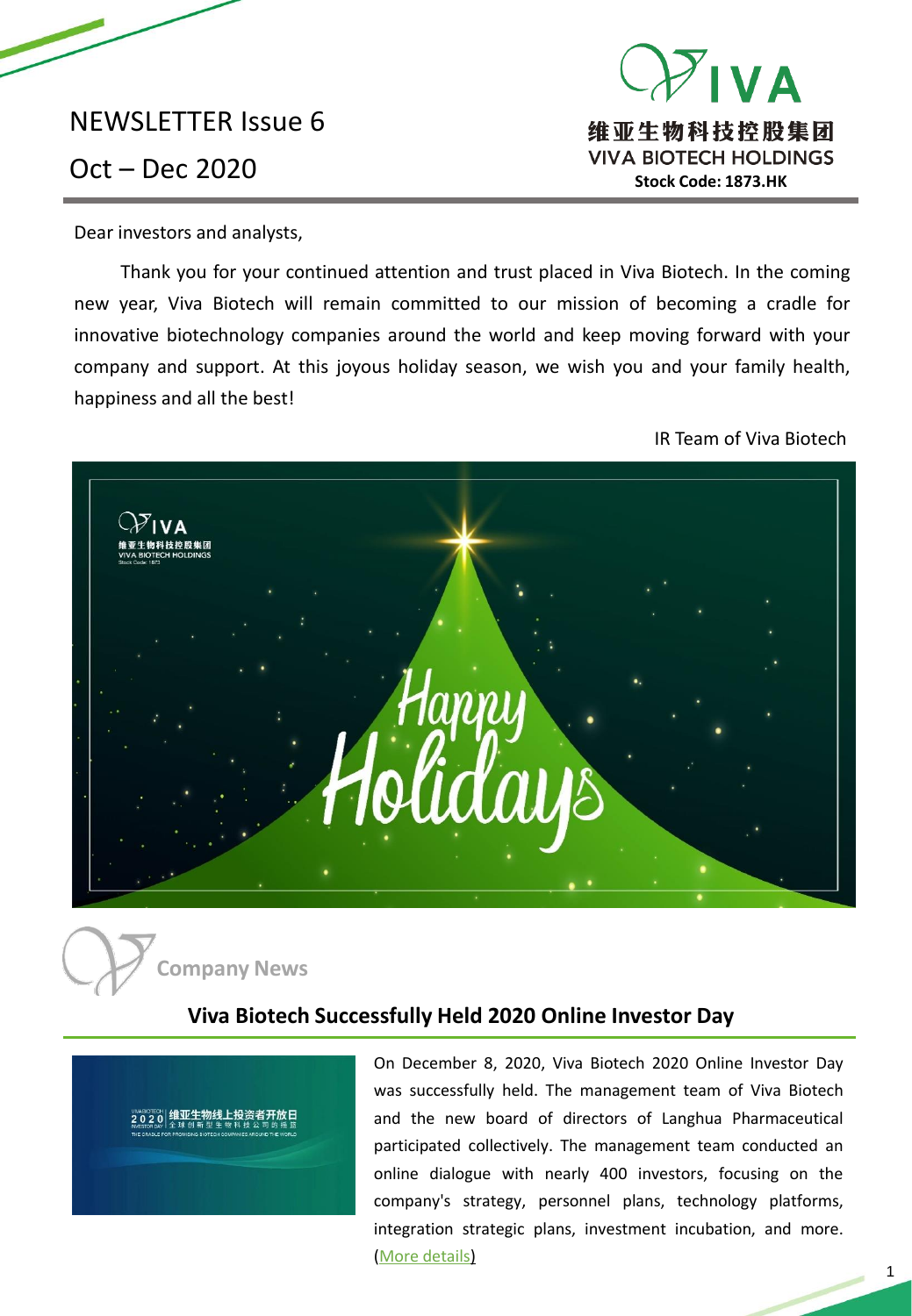### **Viva Biotech and AlphaMa Reached Cooperation Agreement on IntelligentDEL**

On December 21, 2020, Viva Biotech signed a new drug discovery technology cooperation agreement with AlphaMa Biotech Co., Ltd. According to the agreement, Viva Biotech will cooperate with AlphaMa on innovative drug discovery technology to provide clients with the new generation of AI-based DNA coding compound library (Intelligent DEL, iDEL) screening technology platform for screening tumors and lead compounds for a series of specific targets in the field of neurological, autoimmune and other diseases.

# **AlphaMa**

# **Viva Biotech Proposed Issue of US\$280 million Guaranteed Convertible Bonds to Support Industrial Chain Integration**

On December 18, 2020, Viva Biotech announced the proposed issue of US\$280 million 1.0% guaranteed convertible bonds due 2025. The issuance of convertible bonds provides financial support for the company's industrial chain integration. Viva Biotech intends to apply the proceeds from the Bonds for business development and expansion as well as other working capital and general corporate purposes.

# **Viva Biotech and Shanghai Biomedical Fund Announce the Cooperation to Jointly Build the Medical Innovation Achievement Transformation Platform**

On December 16, 2020, the Shanghai Biomedical Industry Equity Investment Fund, which is approved by the Shanghai Municipal Government and initiated by Shanghai Industrial Investment Holdings was launched in Shanghai. Viva Biotech attended the ceremony and signed the cooperation agreement, to jointly build the Shanghai Biomedical Innovation Achievement Transformation Platform.



*Frist from the right: Dr. Chen Mao, Chairman and CEO of Viva Biotech*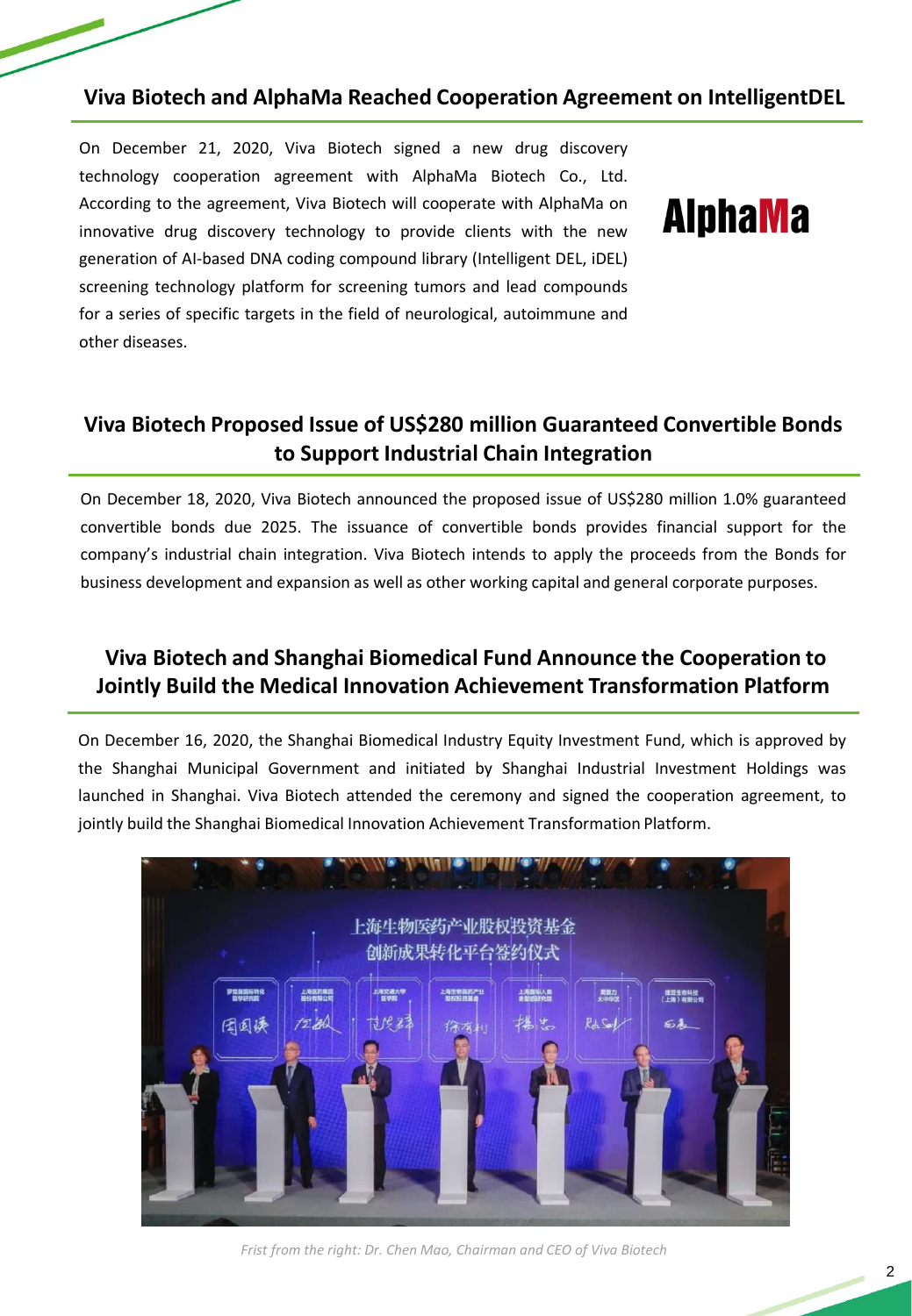**Viva Biotech Completed the Strategic Integration of Langhua Pharmaceutical Accelerate the Upgrade of the Innovative Drug Industry Service Chain**

On November 12, 2020, Viva Biotech completed the integration of 80% of the equity interest of Langhua Pharmaceutical, at the consideration of RMB2,560 million. As a comprehensive pharmaceutical manufacturing enterprise, Langhua Pharmaceutical is committed to becoming the most valuable and creative specialty API supplier and the customer's preferred CDMO partner. This strategic integration is of great strategic significance for Viva Biotech to establish a comprehensive one-stop drug service platform.





# **Viva Biotech Enters Strategic Collaboration with Biocytogen Jointly Accelerate the Early-stage Drug Discovery**

On October 27, 2020, Viva Biotech and Bejing Biocytogen Co., Ltd. announced a strategic collaboration to jointly accelerate the early-stage drug discovery.





#### **Business Progress**



#### **Xlement Attended 3rd China International Import Exhibition**

In November 2020, Xlement, a biotech start-up company who committed to the development of next generation of world-leading Nano-plasmon-resonance (NanoSPR) Biochip micro-test technique, brought two latest equipment, NanoSPR handheld detector and SARS-CoV-2 virus particle antigen detection kit to the 3rd China International Import Exhibition.